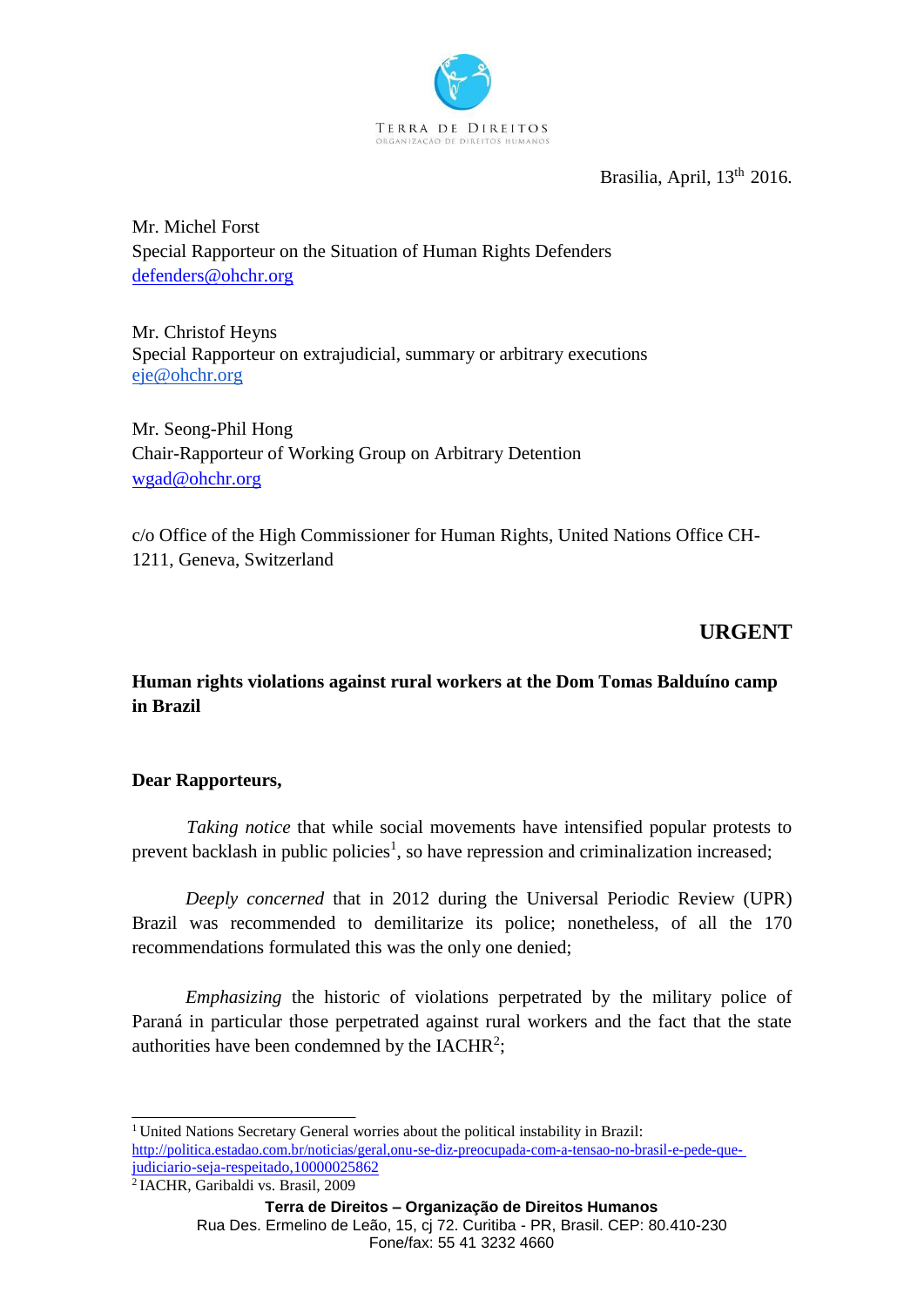

*Bearing in mind* that the Special Rapporteur on the Situation of Human Rights Defenders has received a report on April 11th sent by the Comitê Brasileiro de Defensoras e Defensores de Direitos Humanos;

*Disturbed* that up until now 13 deaths of Human Rights Defenders have been accounted for this year, based on a report released by the Brazilian Committee of Human Rights Public Defenders, we inform your Excellency of the violence rise detailed below.

### **Dom Tomas Balduíno camp massacre**

- 1. In the afternoon of April 7th, families from the Landless movement (MST - Movimento dos Trabalhadores Rurais Sem Terra), organized in the Dom Tomas Balduíno camp<sup>3</sup>, in the municipality of Quedas do Iguaçu, Paraná state, were victims of an ambush promoted by the Military Police force from the region and private security guards from the company Araupel.
- 2. Vilmar Bordim, 44, married, father of three children, and Leomar Bhorbak, 25, married to a pregnant spouse, both rural workers, were murdered in the attack.<sup>4</sup> Other 07 workers were severely wounded.
- 3. According to a Press release by MST, "*the ambush happened while 25 workers circulated by truck or motorcycle, 6 km away from the camp, within the perimeters declared public by the justice, when they were surprised by the entrenched officers and guards*."<sup>5</sup>
- 4. For almost two hours the area was isolated by the Military Police who prevented family members from accessing the place and denied assistance to the injured victims.
- 5. Since the Military Police was involved in the death of rural workers, there is the serious concern that the investigations will not be carried out

4Newspaper release: [http://www.gazetadopovo.com.br/vida-e-cidadania/confronto-entre-mst-e-policiais](http://www.gazetadopovo.com.br/vida-e-cidadania/confronto-entre-mst-e-policiais-em-quedas-do-iguacu-deixa-dois-mortos-3100lw98u6y2g03gj81w6xf2s)[em-quedas-do-iguacu-deixa-dois-mortos-3100lw98u6y2g03gj81w6xf2s](http://www.gazetadopovo.com.br/vida-e-cidadania/confronto-entre-mst-e-policiais-em-quedas-do-iguacu-deixa-dois-mortos-3100lw98u6y2g03gj81w6xf2s)

<sup>3</sup> Editorial on the Dom Tomás Balduino camp [http://sismuc.org.br/noticias/13/formacao/5140/24-horas](http://sismuc.org.br/noticias/13/formacao/5140/24-horas-num-acampamento-sem-terraok)[num-acampamento-sem-terraok](http://sismuc.org.br/noticias/13/formacao/5140/24-horas-num-acampamento-sem-terraok)

<sup>&</sup>lt;sup>5</sup> Statement by Landless Workers Movement MST regarding the facts: [https://www.brasildefato.com.br/2016/04/11/mst-pede-investigacao-e-punicao-aos-responsaveis-pela](https://www.brasildefato.com.br/2016/04/11/mst-pede-investigacao-e-punicao-aos-responsaveis-pela-morte-de-dois-sem-terra-no-para/)[morte-de-dois-sem-terra-no-para/](https://www.brasildefato.com.br/2016/04/11/mst-pede-investigacao-e-punicao-aos-responsaveis-pela-morte-de-dois-sem-terra-no-para/)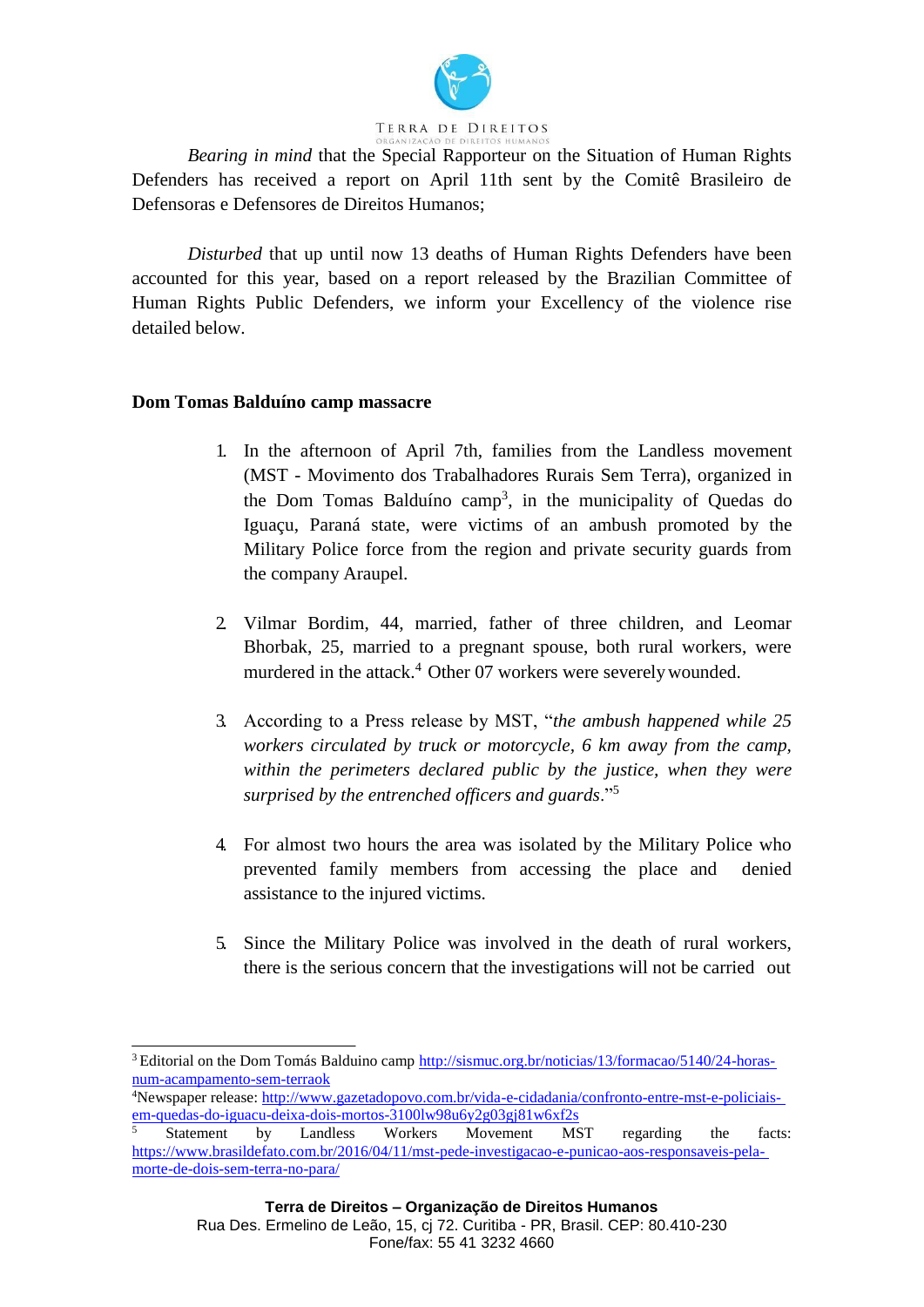

TERRA DE DIREITOS

impartially. Thus, civil society made a request to the Ministry of Justice so the Federal Police could take part on the investigation.<sup>6</sup>

#### **Arbitrary detention on political grounds**

Besides the executions, two members of the movement have had warrants of arrest issued against them on grounds of possession of firearm and attempted murder. The evidence provided by the Police officers and Public Ministry do not prove that either of the men had firearms or that they fired against the cops. In fact, the act of exhibition and apprehension shows that the ammunition found by the police was intact.

One of the detainees, Henrique Gustavo Souza Pratti, was subjected to a surgery due to the gunshot. He has been discharged and sent to prison, where there are no conditions for his recovery.

The second victim of the ambush against whom a warrant of arrest has been issued, Pedro Marcelino is still hospitalised. He was denied access to a legal counseler despite the illegal interrogation carried out by the police commissioner Anna Karyne Turbay Palodetto. The record of such interrogation was publicized at *Jornal Nacional,*  the country´s most popular live newscast.

Since the two men were arrested because they belong to the Landless Rural Workers' Movement and due to their political opinion the deprivation of liberty "aims towards or can result in ignoring the equality of human rights" (category V). In this sense the arbitrary character of detention can be understood.

The fact that the detainees were not granted immediate access to legal counsel violates Guideline 7 of the Basic Principles and Guidelines on Remedies and Procedures on the Right of Anyone Deprived of His or Her Liberty by Arrest or Detention to Bring Proceedings Before Court.

Requests of the Working Group:

- a. to render an opinion to that effect and make recommendations to the Government of Brazil;
- b. to urge the authorities to determine the immediate release of the detainees;

## **Investigation of Extra-Legal, Arbitrary and Summary Executions**

<sup>6</sup>For a detailed narrative please refer to the attached document sent to the Commission on Human Rights and Minorities of the Chamber of Deputies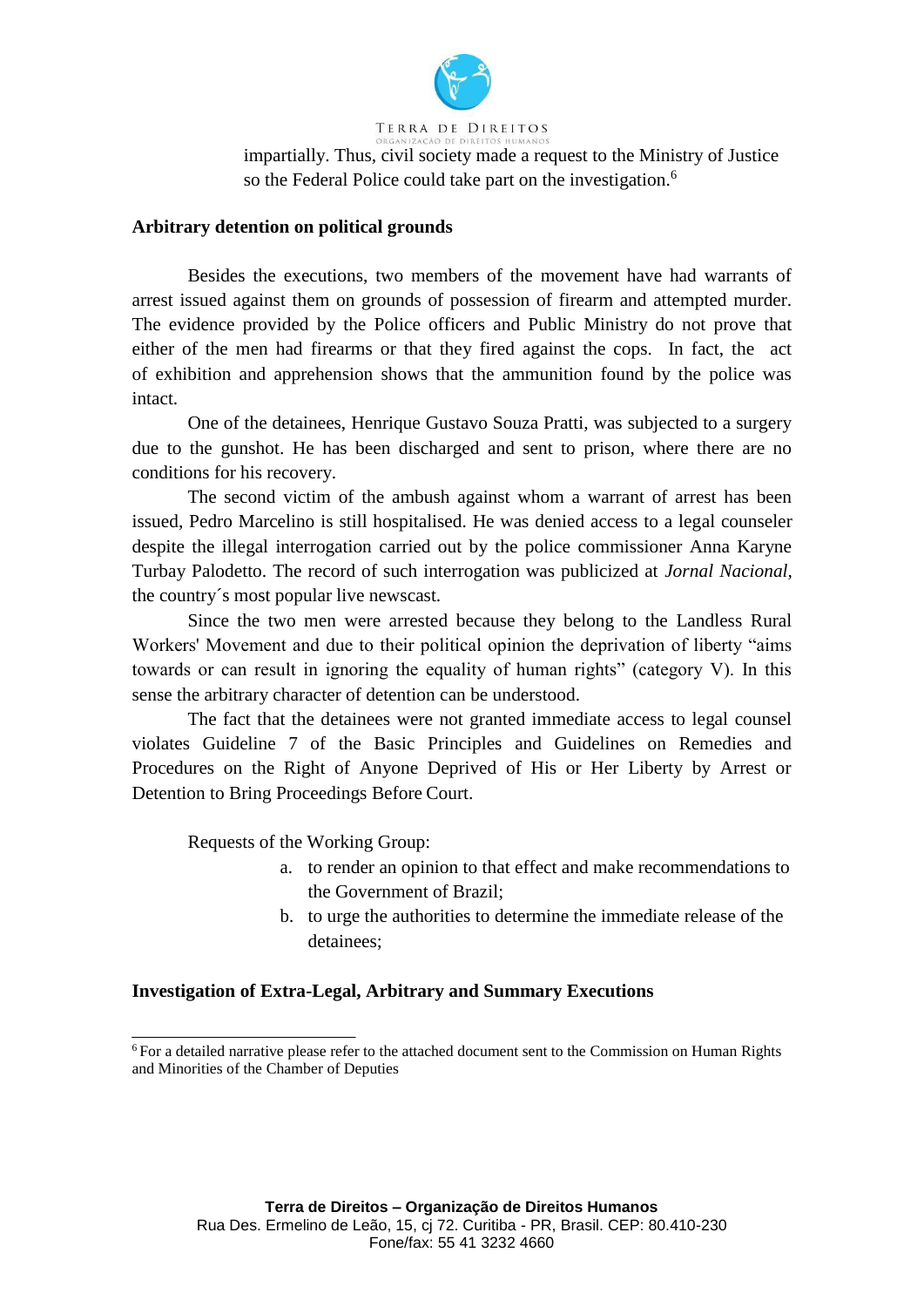

The state authorities have been trying to argue that a confrontation took place; nonetheless, civil society insists that there is an ongoing attempt to incriminate the Landless workers *ex post facto.*

There are elements to characterize the occurred as a massacre, since: a) at least 6 people were shot in the back; b) the rural workers reported that after the first attack they fled to the bushes but the military police followed them and continued to shoot; c) none of the cops was hurt; d) the policemen cleared the crime scene without the forensic medics, moving the bodies and removing the bullet casings.

In this sense there has been a manifest violation of the right to life that warrants immediate attention to prevent further deterioration.

Hence, requests of the Special Rapporteur on Executions:

- a. to transmit an urgent appeal to the Brazilian Government with regard to the alleged cases of extrajudicial, summary or arbitrary executions.
- b. to urge the competent authorities to undertake full, independent and impartial investigations with respect to those violations and to adopt all necessary measures to prevent further violations of the right to life whilerequestingto be informed of every step taken in this regard.
- c. tocall for more effective action to counter this phenomenon in its annual reportto the Human Rights Council and the General Assembly, in particular strongly recommending the demilitarization of the military police.

## **Protection of Human Rights Defenders**

Urgent measures must be taken by the Brazilian State in order to guarantee investigations, ascertainment of the facts, accountability of the involved, as well as the lives and integrity of the detainees involved the massacre in the Dom Tomas Balduíno camp.<sup>7</sup>

For this reason, we hereby ask of the Special Rapporteur on the Situation Human Rights Defenders:

<sup>7</sup>Amnesty International warns about the escalation of violence in rural area: https://anistia.org.br/noticias/anistia-internacional-cobra-resposta-de-autoridades-para-escalada-de-<br>violencia-campo/: Article on impunity in rural conflicts: [violencia-campo/;](https://anistia.org.br/noticias/anistia-internacional-cobra-resposta-de-autoridades-para-escalada-de-violencia-campo/) Article on impunity in rural [http://www.gazetadopovo.com.br/opiniao/artigos/impunidade-e-concentracao-fundiaria](http://www.gazetadopovo.com.br/opiniao/artigos/impunidade-e-concentracao-fundiaria-cvpj06032yta5k9900hek0q6s)[cvpj06032yta5k9900hek0q6s;](http://www.gazetadopovo.com.br/opiniao/artigos/impunidade-e-concentracao-fundiaria-cvpj06032yta5k9900hek0q6s) Manifest issued by the Paraná State Council on Human Rights <http://www.dedihc.pr.gov.br/modules/noticias/article.php?storyid=3754&tit=NOTA-COPED->